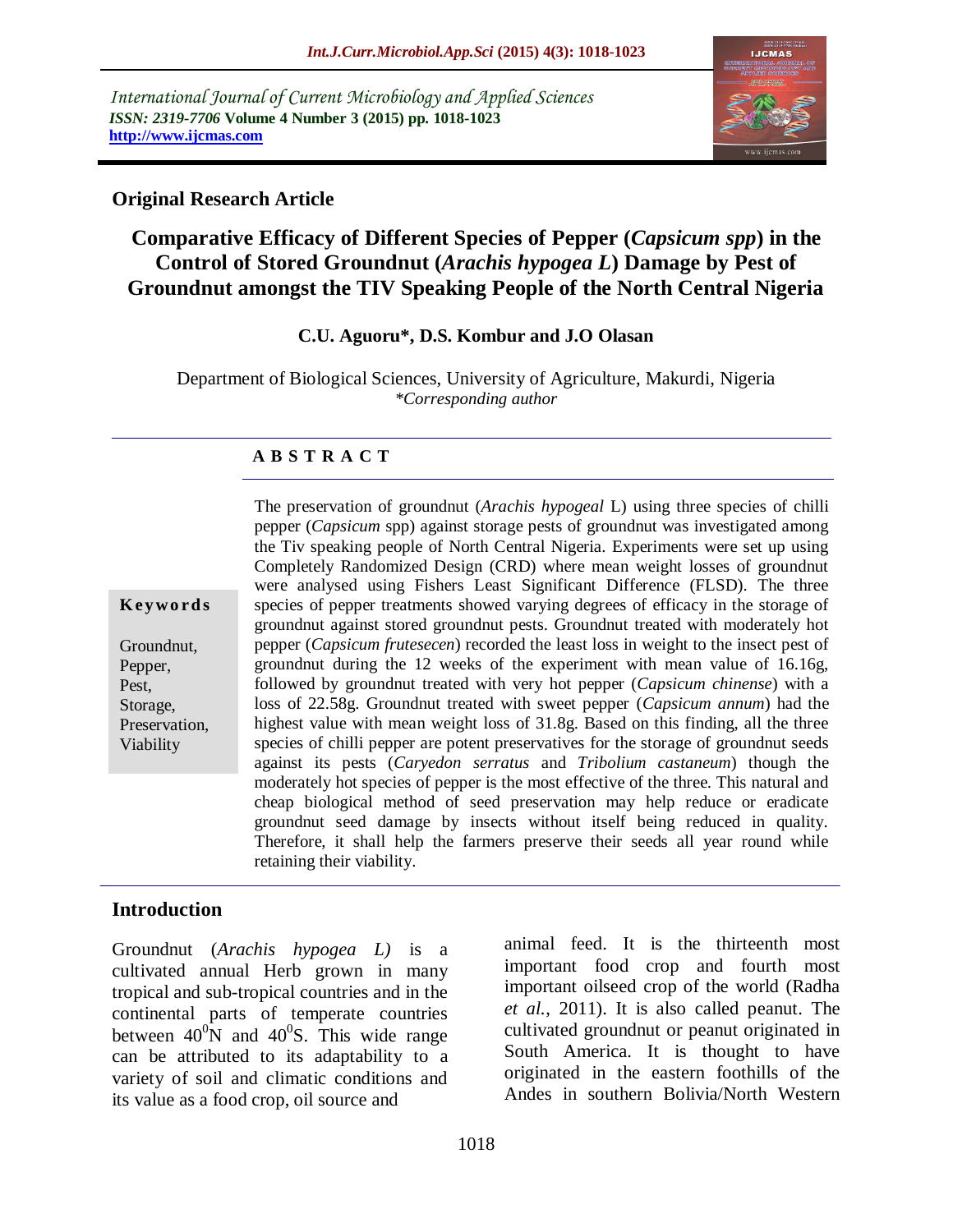Argentina. The early Spanish and Portuguese explorers of the new world found groundnut growing wide in the South America and the west India Islands.

There is no evidence for the spread of groundnut to the old world prior to the fifteenth century explorations. This crop was grown widely by native people of the new world at the time of European expansion in the sixteenth century and subsequently taken to Europe, Africa, Asia and the Pacific Islands.The genus *Arachis* has more than 70 wild Species of which only *arachis hypogea* is domesticated and commonly cultivated. China is the largest producer of groundnut followed by India, who together account for approximately 60% of the total world production.

Groundnut is the  $4<sup>th</sup>$  most important oil seed crop in the world. It contains 48-50% oil, 26-28% protein and 11-27% carbohydrate, minerals and vitamin (Mukhtar, 2009). Presently, it provides significant sources of cash through the sales of seeds, cakes, oil and haulms (Olorunju *et al*., 1999). Groundnut is either cultivated sole or in mixture with other crops like maize, sorghum, millet or cassava. More than half of the production area, which accounts for 70% of the groundnut growing area fall under arid and semi-arid regions, where groundnuts are frequently subjected to drought stresses for different duration and intensities (Reddy *et al.,* 2003).

More than 100 insect species are known to live and feed on stored groundnuts (Nandagopal and Prasad, 2004). The most commonly reported insect pests of groundnut are groundnut bruchid (*Caryedon serratus*) and red flour beetle (*Tribolium castaneum*). Reports on damage seeds of legumes by these insects in storage as well as in the field from different parts of the world have been well documented

(Cunningham and Walsh, 2002, Nandagopal and Prasad, 2004). These may affect the seed quality and pose serious threat to farmers and consumers. Seed quality in terms of seed viability may be expressed by percentage germination as an indication of the number of seedlings produced by a given number of seeds (Aguoru *et al.*, 2015). Vigour index value which is the totality of germination and seedling growth has been regarded as a good index to measure the vigour of seeds (Basavegowda *et al*., 2003; Reddy and Biradarpatil, 2012; Anjorin *et al.*, 2011; Aguoru *et al.*, 2015). Insects are known to cause damages through weight reduction in stored groundnut seeds. This work is aimed at investigating the efficacy of Capsicum species in the preservation of harvested groundnut seeds amongst the peasant farmers of Tiv speaking people of Benue State in North central Nigeria. The farmers grow both pepper and groundnut. If it turns out that pepper could help reduce some groundnut seed damage by insects without itself being reduced in quality, it shall help the farmers preserve their seeds all year round.

# **Materials and Methods**

Groundnut seeds used for the experiment were the local variety obtained from different markets of twelve (12) Local Government areas where the Tiv speaking people of Benue State reside. The groundnut seeds were sorted to remove undersized and/or discolored seeds. The seeds were then sun dried for 24 hours and then rocked in an airtight plastic container.

The plant products tested for insecticide activities were dried pepper fruits (*Capsicum spp*).

Covered transparent one litre plastic containers were used. The central portion of each lid was perforated using a stainless pin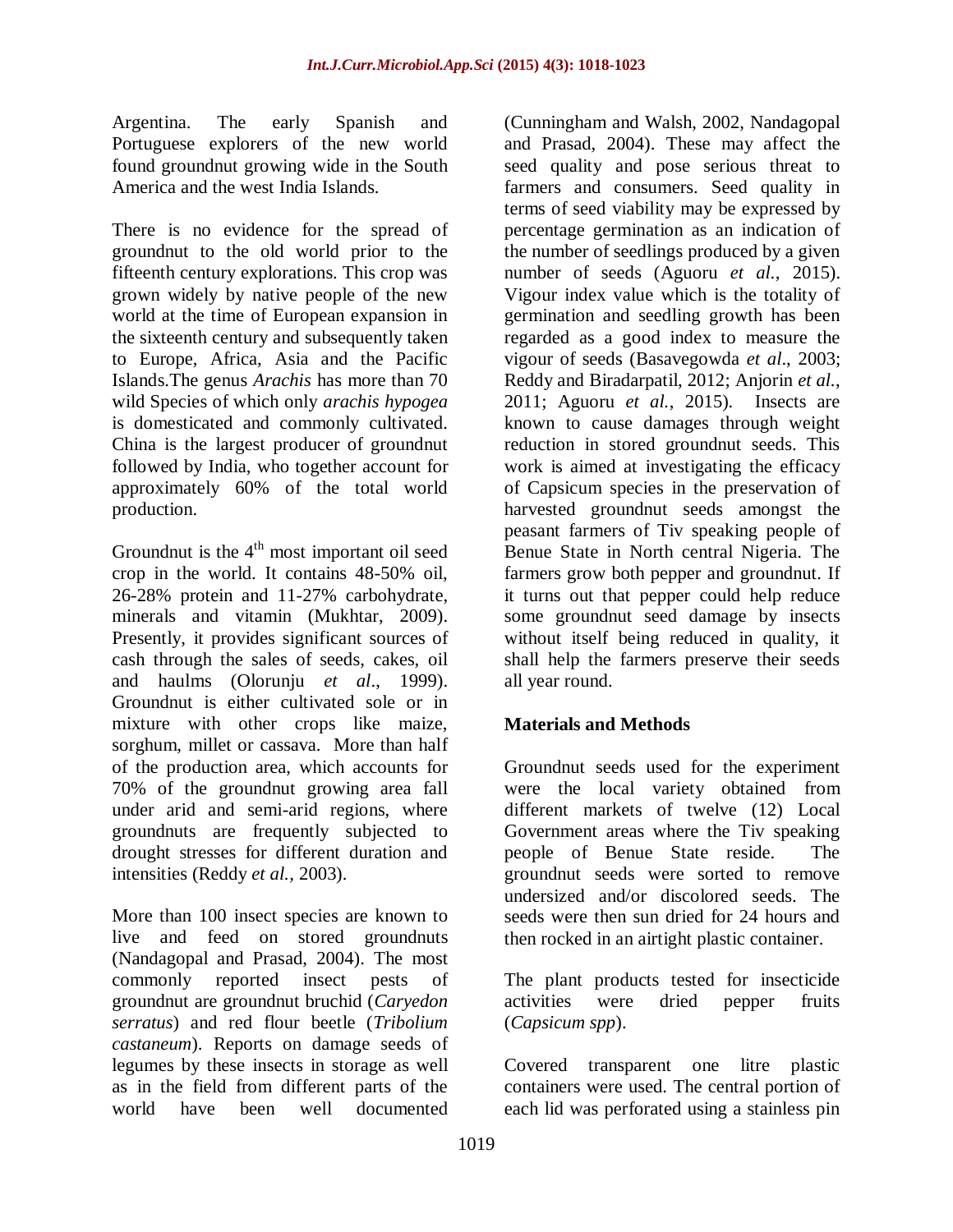of 0.5mm in diameter with five holes. A bulk of infested groundnut seeds was collected they were thoroughly checked to remove dead insects. Single concentrated level of 20g of whole dried fruits each of pepper species and 500 seeds of groundnut seeds with the control were measured and mixed into one litre flat bottom plastic containers.

A total of ten (10) insect pests of groundnut (*Caryedon serratus* and *Tribolium castaneum*) were introduced to each container in equal proportion. Each pepper species and the control were replicated three times in completely randomized design and stored at a room temperature of  $(30^6 \pm 2^0 \text{c})$ . Weight loss of stored groundnut seeds per treatment of each pepper species was recorded. For each species, the change in weight was calculated from the varietal weight reduction for every two weeks during the experimental period. From the initial weights the mean weight reduction of the groundnut were also calculated. Data collected were analyzed using Completely Randomized Design (CRD) and their mean separated by Fishers Least Significant Difference (FLSD).

### **Result and Discussion**

The three species of pepper treatments showed varying degrees of efficacy in the storage of groundnut against stored groundnut pests (figure 1 and 2). Groundnut treated with moderately hot pepper (*Capsicum frutesecen*) recorded the least loss in weight to the insect pest of groundnut with mean value of 16.16g, followed by groundnut treated with very hot pepper (*Capsicum chinense*) with a loss of 22.58g. Groundnut treated with sweet pepper (*Capsicum annum*) had the highest value with mean weight loss of 31.8g (table 1).

Hulmez and Buszewicz (1958) defined seed storage as the preservation of viable seeds from the time of collection in the field until they are required for sowing or when needed for other purposes. Local means of seed preservation is an age long practice among peasant farmers of Nigeria who prefer the most effective, readily available but cheap methods, but in most cases lack scientific proofs (Olorunju *et al*., 1999). The factors that may affect the quality of seed storage include the quality of packaging, natural seed tolerance or sensitivity to changes (genetic constitution), environmental conditions and moisture content as well as the biotic factors such as fungal and insect attack (Barton, 1961; Cogoni and Macino, 2000; Omoigui, 2014). Among these factors, insect attack still remains the most devastating (Barton, 1961). This is because insects and other pests are known to grow in a suitable energy source in a geometric fashion similar to bacterial growth pattern. The larvae of insects are known to have destructive activities on stored seeds through feeding (Cunningham and Walsh, 2002) which often biodeteriorate the seed and reduce its weight. The problem becomes more compounded under chemical treatments which may witness a phenomenon of pest resurgence (Taylor *et al*., 2007).

However, the common practice of using local pepper species among the Tiv speaking people of Nigeria has been scientifically confirmed to be potent and effective against both *Caryedon serratus* and *Tribolium castaneum* studied. It has also been established that the three species of pepper contain varying levels of potent active ingredients with insecticidal and biocidal effects but the most effective one is present in the moderately hot pepper (*Capsicum frutesecen*) (figure 1 and 2).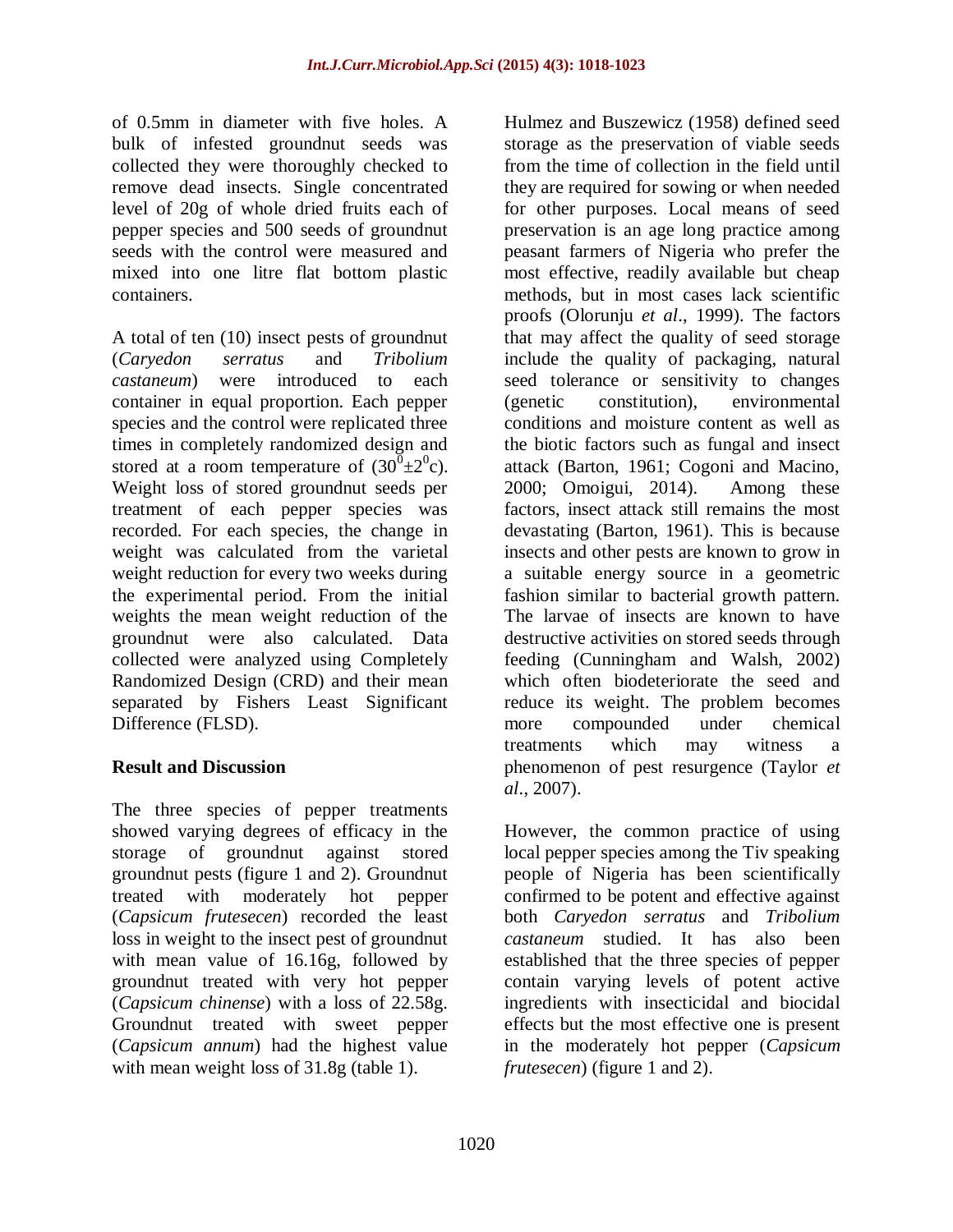#### *Int.J.Curr.Microbiol.App.Sci* **(2015) 4(3): 1018-1023**

|                                     | <b>Initial</b> |                 |     |      |           |             |             |              |             |
|-------------------------------------|----------------|-----------------|-----|------|-----------|-------------|-------------|--------------|-------------|
| <b>Treatments</b>                   | Weight         | WK <sub>2</sub> | WK4 | WK6  | WK8       | <b>WK10</b> | <b>WK12</b> | <b>TOTAL</b> | <b>MEAN</b> |
| <b>Sweet Pepper</b>                 | 278.34         | 2.6             | 2.9 | 28.7 | 41        | 54.6        | 61          | 190.8        | 31.8        |
| <b>Moderately</b><br><b>Hot Pep</b> | 288.41         | 0.9             | 1.8 | 12.3 | 22.3 27.9 |             | 31.8        | 97           | 16.16       |
| <b>Very Hot</b><br><b>Pepper</b>    | 290.4          | 0.6             | 0.8 | 18.7 | 31.1      | 39.8        | 44.5        | 135.5        | 22.58       |
| Legend: $WK = week$ ; Pep = pepper  |                |                 |     |      |           |             |             |              |             |

**Table.1** The Total and Mean weight loss of Groundnut treated with different pepper species in grammes





**Fig.2** Line graph of total and mean weight loss of Groundnut Treated with different pepper species

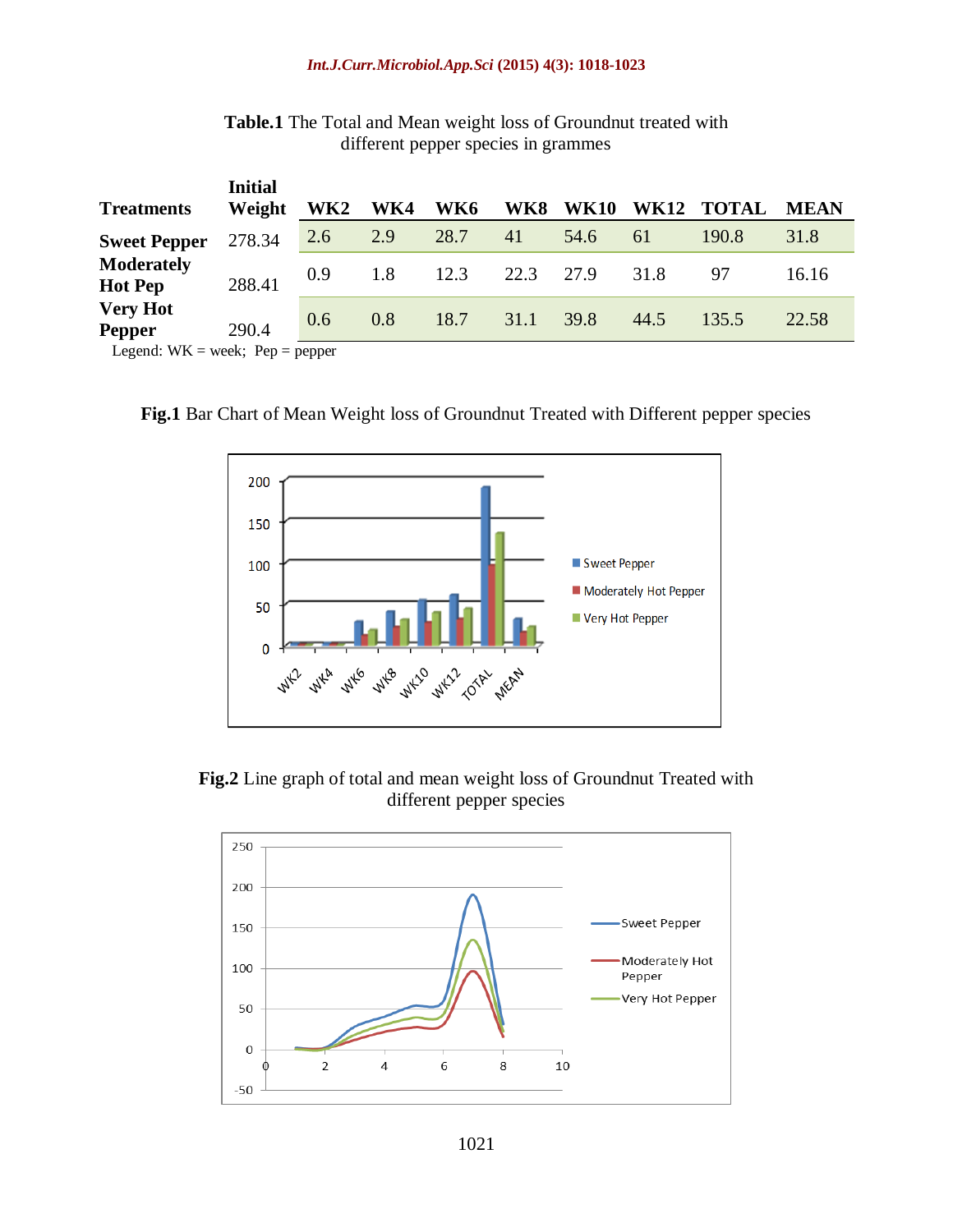This biological biocide is particularly more advantageous over the chemical type being environmentally friendly, cheap, natural, non-toxic to human and specific. These properties therefore satisfy basic environmental laws as enacted by various national and global environmental agencies (FEPA, 2015). Due to the inimical and toxic effects of chemical preservatives (Taylor *et al*., 2007), preservation of seeds using pepper therefore provides a convenient and cheap natural alternative to farmers without side effect. The capsaicin content of the chilli pepper being an acrid and volatile alkaloid may therefore be responsible for this insecticidal action. It can be deduced that its sharp pungency acts as good repellant which could be toxic to insect larvae. This may therefore find application in insect autecological studies apart from seed preservation. Capsaicin may therefore be applied as a density independent growth regulator of controlling insect population growth.

In conclusion, the use of pepper as a natural insecticide may open a new window in the scientific method of handling groundnut seed which may be extended to other known seeds. However, all other conditions of good storage should be met (Reddy and Biradarpatil, 2012) while bearing in mind that seed longevity and viability vary from species to species even when given identical treatments and storage conditions (Aguoru *et al*., 2015). It is therefore suggested that more intensive research is required in this area to further elucidate the biocidal effect of species of pepper on different biotic agents of groundnut seeds such as bacteria, fungi and other known pests.

### **References**

Aguoru, C.U., L.O.Omoigui and J.O.Olasan (2015). Characterization of eggplant seedlings using quantitative trait analysis. *Scholars Journal of Agriculture and Veterinary Sciences*. **2(1).**

- Anjorin, S.T., O.R. Omolewa and E.A. Salako (2011). Germinability and seedling vigour of physic nut (*Jatropha curcas L.)* Seeds inoculated with seed-borne fungi. Afr. J. Agric., 6: 2655 2659.
- Anonymous, (2004). Raw Materials Research and Development Councils Survey of Agro Raw Materials: Groundnut pp 96.
- Ballhorn, D.J., Kantz, S., Heil, M., Hegeman, A.D. (2009). *Cyanogenesis* of wild lima bean (*Phasolus lunatus L.*) signaling and Behavior, 4(8): 735-745.
- Barton, L.V (1961). *Seed Preservation and Longevity*. 226pp. Leornard Hill Publisher.
- Basavegowda, M.B.P., S.B. Negalur and V.B. Nargund (2003). Diversity in seed borne fungal pathogens in groundnut (*Arachis hypogeal L*.) of Karnataka. Proceedings of the Nation Workshop on Groundnut seed technology, August 17, 2013 UAS, Dharwad, pp: 179-180.
- Cakmak, T., O. Atili and G. Agar (2010). The natural aging-related biochemical changes in the seeds of two legume varieties stored for 40 years. Acta Agric. Sci. and Section B-soil Plant Sci., 60:353-360.
- Cogoni, C. and Macino, G. (2000). Posttranscriptional gene silencing across kingdowss. Genes and Development 10:638-643.
- Council for Agricultural Science and Technology (CAST) (2003). Mycotoxins: Risks to Plants, animals and human systems. CAST. Ames. Iowa U.S.A.
- Cunningham, D.C. and Walsh, K.B. (2002). Establishment of the peanut bruchid, *Caryedon serratus* (Ol.) (*Coleoptera*: *Bruchidae*) in Australia and two new host species, *C. brewsteri* and *C. tomentella.* Australia Journal of Experimental Agriculture 42 (1):57-63.
- Federal Environmental Protection Agency of Nigeria (2015). www. fepa.org.